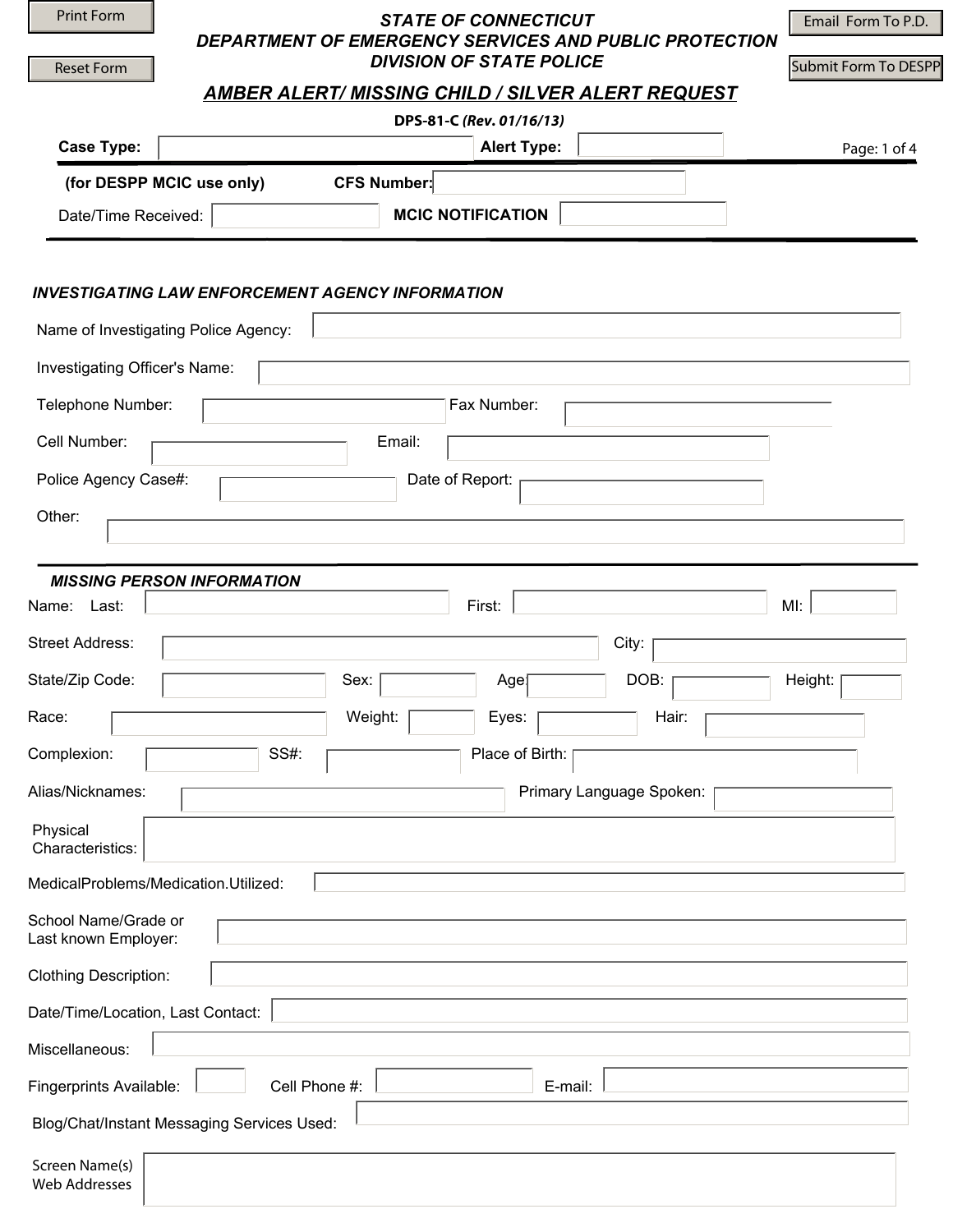| <b>RELATIONSHIP:</b><br>INFORMATION (ABDUCTOR/COMPANION):<br>$\vert \bm{\mathbf{v}} \vert$ |  |  |  |
|--------------------------------------------------------------------------------------------|--|--|--|
| Name: Last:<br>First:<br>MI:                                                               |  |  |  |
| Street Address:<br>City:                                                                   |  |  |  |
| Country:<br>State/Zip Code:<br>Sex:<br>$\blacktriangledown$                                |  |  |  |
| Maiden Name:<br>Alias/Nicknames:                                                           |  |  |  |
| $\left  \mathbf{v} \right $<br>DOB:<br>Height:<br>Weight:<br>Race:<br>Age:                 |  |  |  |
| $\blacktriangledown$<br>$\left  \right $<br>Eyes:<br>SS#:<br>Place of Birth:<br>Hair:      |  |  |  |
| <b>Physical Characteristics</b><br>(Scars/Marks/Tattoos/Piercing's/Dental):                |  |  |  |
| Occupation:<br>Employer:                                                                   |  |  |  |
| Miscellaneous<br>(i.e., physical or mental conditions):                                    |  |  |  |
| Telephone # (Home):<br>Telephone # (Work):                                                 |  |  |  |
| Cell Phone #:<br>Email:                                                                    |  |  |  |
| Blog/Chat/Instant Messaging Services Used:                                                 |  |  |  |
| Screen Name(s)/Web Page Addresses:                                                         |  |  |  |
|                                                                                            |  |  |  |
| $\left  \cdot \right $<br><b>VEHICLE INFORMATION (IF APPLICABLE)</b>                       |  |  |  |
| Vehicle involved<br>Vehicle: Make:<br>Model:<br>$\blacktriangledown$                       |  |  |  |
| Approximate Year:<br>Color:<br>Registration (License Plate) Number:                        |  |  |  |
| Registration (License Plate) State:<br>Special Identifiers/Miscellaneous:<br>Connecticut   |  |  |  |
| Other:                                                                                     |  |  |  |

## *NARRATIVE/BACKGROUND INFORMATION*

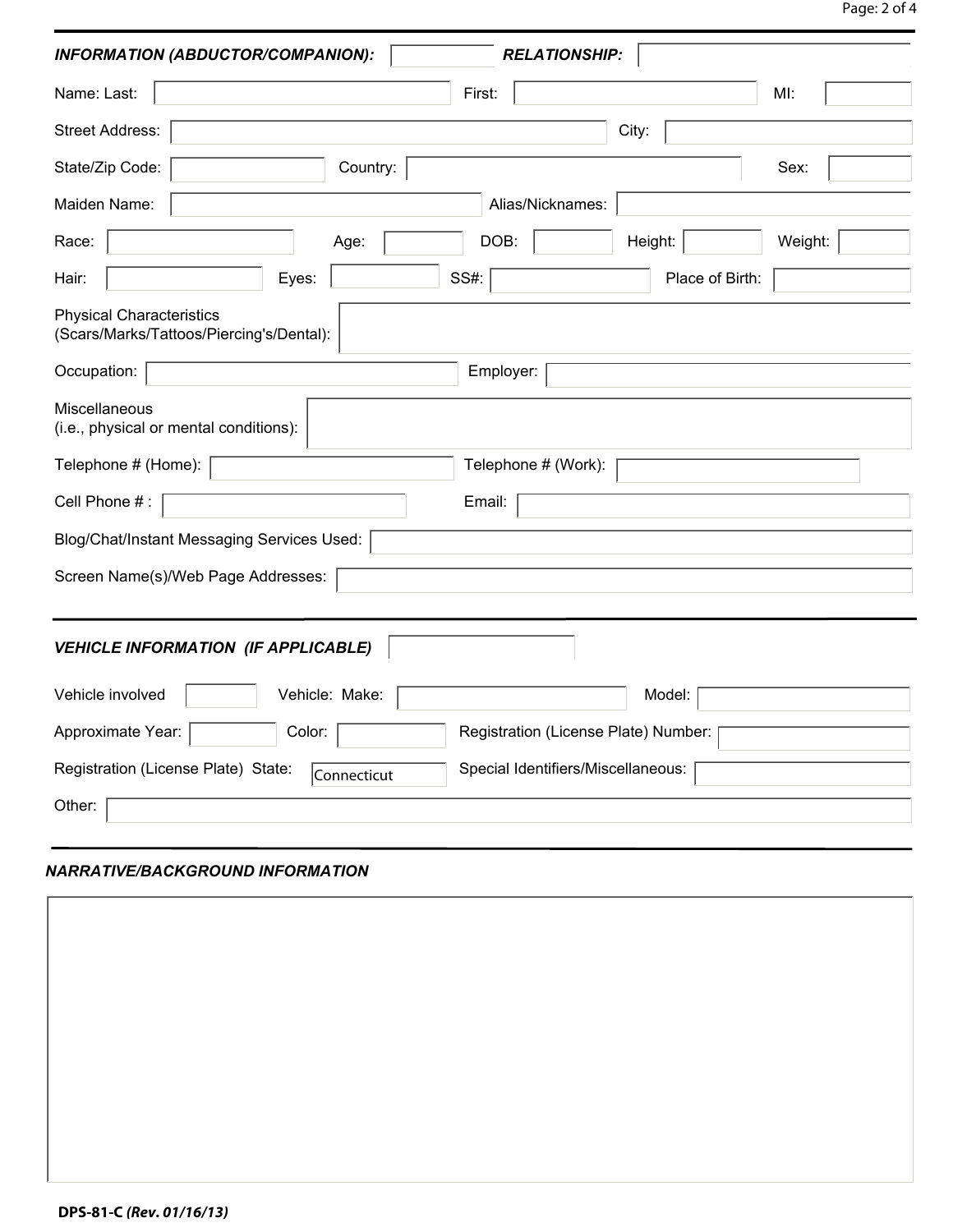*REFERRALS/ACTION TAKEN - (DESPP MCIC USE ONLY)*

## **THIS FORM IS FOR AMBER ALERT, SILVER ALERT, AND MISSING CHILDREN UNDER 18 Y.O. CALL THE DEPARTMENT OF EMERGENCY SERVICES AND PUBLIC PROTECTION COMMUNICATIONS CENTER UPON SENDING**

**Please ensure that a COLLECT missing person teletype is sent. E-MAIL OR FAX this form along with any photos to the Department of Emergency Services and Public Protection Communications Center.** 

> **State of Connecticut Department of Emergency Services and Public Protection Communications Center 1111 Country Club Road, Middletown, CT 06457-2389 PHONE (860) 685-8190, TOLL FREE(800) 842-0200, FAX (860) 685-8346 dps.messagecenter@ct.gov**

## **AMBER ALERT ACTIVATION CRITERIA**

- -The abducted child must be under 18 years of age, unless there are special circumstances such as a proven mental or physical disability.
- -Law enforcement must believe the circumstances surrounding the abduction indicate that the child is in danger of serious bodily harm or death.
- -There must be enough descriptive information to believe a broadcast will help.
- -The information must be received in a timely manner.